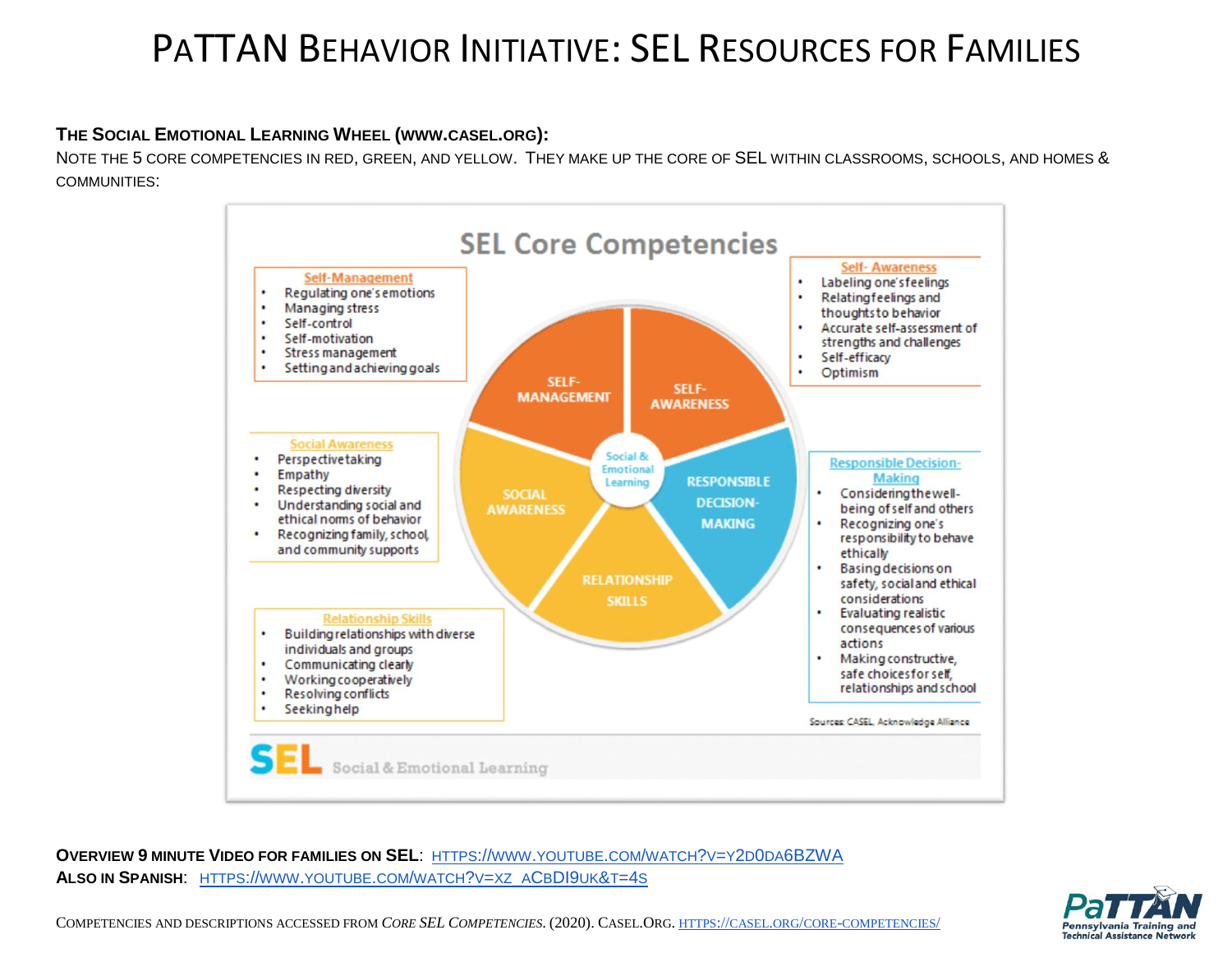# PATTAN BEHAVIOR INITIATIVE: SEL RESOURCES FOR FAMILIES

| <b>COMPETENCIES</b><br><b>AND VIDEO</b>                 | <b>SKILLS, ATTITUDES, AND</b><br><b>BEHAVIORS</b>                                                                                                                                                        | <b>DOCUMENTS</b>                             | <b>BOOKS</b>                                                                                                                           | <b>MISCELLANEOUS</b>                                                               |
|---------------------------------------------------------|----------------------------------------------------------------------------------------------------------------------------------------------------------------------------------------------------------|----------------------------------------------|----------------------------------------------------------------------------------------------------------------------------------------|------------------------------------------------------------------------------------|
| SELF-<br><b>AWARENESS</b>                               | • IDENTIFYING EMOTIONS<br>• ACCURATE SELF-PERCEPTION<br>• RECOGNIZING STRENGTHS<br>● SELF-CONFIDENCE<br>• SELF-EFFICACY                                                                                  |                                              | <b>7 BOOKS THAT SHOW IMPORTANCE</b><br><b>OF NAMES</b><br><b>AND</b><br><b>BOOKS THAT HELP KIDS KNOW AND</b><br><b>LOVE THEMSELVES</b> | <b>SOCIAL EMOTIONAL</b><br><b>LEARNING LIST OF BOOKS</b>                           |
| SELF-<br><b>MANAGEMENT</b>                              | • IMPULSE CONTROL<br><b>• STRESS MANAGEMENT</b><br>SELF-DISCIPLINE<br>• SELF-MOTIVATION<br>● GOAL-SETTING<br>• ORGANIZATIONAL SKILLS                                                                     |                                              |                                                                                                                                        | <b>TO DOWNLOAD A FREE</b><br><b>BOOK LIST OF 100 READ</b><br><b>ALOUDS</b>         |
| <b>SOCIAL</b><br><b>AWARENESS</b>                       | · PERSPECTIVE-TAKING<br>• EMPATHY<br>• APPRECIATING DIVERSITY<br>• RESPECT FOR OTHERS                                                                                                                    | <b>35 BOOKS THAT</b><br><b>TEACH EMPATHY</b> | BOOKS ON SEL AND MENTAL HEALTH<br>FROM PICTURE BOOKS FOR YOUNG<br>STUDENTS TO NOVELS FOR TEENS                                         | VIDEO:<br><b>DROP A PEBBLE POEM</b><br>BY J. FOLEY                                 |
| <b>RELATIONSHIP</b><br><b>SKILLS</b>                    | <b>COMMUNICATION</b><br>• SOCIAL ENGAGEMENT<br>• RELATIONSHIP-BUILDING<br>• TEAMWORK                                                                                                                     |                                              | <b>16 BOOKS THAT MODEL EMPATHY</b><br><b>AND KINDNESS</b><br>COOL TO BE KIND: CHILDREN'S<br><b>BOOKS THAT CHAMPION KINDNESS</b>        | <b>READING IS FUNDAMENTAL:</b><br><b>SOCIAL &amp; EMOTIONAL</b><br><b>LEARNING</b> |
| <b>RESPONSIBLE</b><br><b>DECISION-</b><br><b>MAKING</b> | <b>IDENTIFYING PROBLEMS</b><br>$\bullet$<br>• ANALYZING SITUATIONS<br><b>SOLVING PROBLEMS</b><br>$\bullet$<br><b>EVALUATING</b><br>$\bullet$<br><b>REFLECTING</b><br>$\bullet$<br>ETHICAL RESPONSIBILITY |                                              | <b>BOOKS FOR SOCIAL ACTIVISM</b><br><b>LEARNING</b><br><b>7 BOOKS ABOUT KINDNESS FOR</b><br><b>TEENS</b>                               | <b>TRAUMA INFORMED DIVERSE</b><br><b>BOOK LIST</b>                                 |